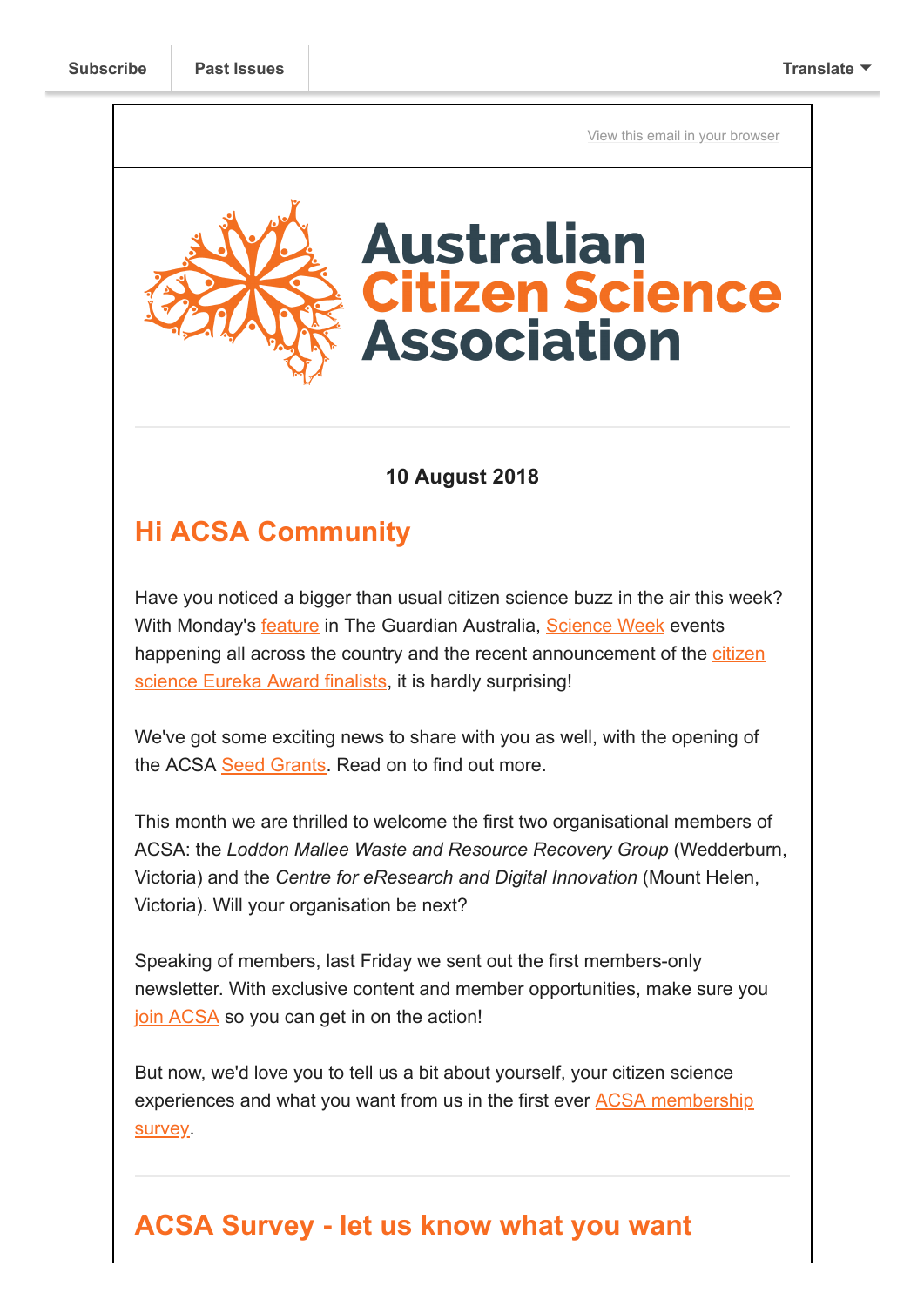identify community needs and will inform ACSA priorities. Please take 5 or 10 minutes to fill out the survey and help the Management Committee prioritise how best we can support our members.

We invite your to take part in the ACSA Membership survey. This survey aims to take  $\mathbb{R}^n$ 

Not yet a member? We'd still love you to take part, to gain insights into the needs of the broader citizen science community.

The survey has been designed in conjunction with the University of Queensland, and we hope to get some really practical and useful information out of it. So we'd love as many people as possible to take part.

**[TAKE THE SURVEY](https://goo.gl/forms/5jKIrcmIEzrtHn532)**

## **ACSA Seed Grants**



ACSA is excited to announce a new initiative. As a way of giving back and investing in our members we've started the [ACSA Seed Grants](https://citizenscience.org.au/2018/08/02/seed-grants-available-for-acsa-members-call-for-applications/).

The Seed Grants are \$500 each and will be awarded to three ACSA members to seed their professional growth or their project's growth in line with ACSA's strategic goals of Participation and Practice.

The Seed Grants are NOW OPEN! Full details of the grants, including application details and T&Cs can be found [on our website](https://citizenscience.org.au/2018/08/02/seed-grants-available-for-acsa-members-call-for-applications/). We encourage all Members to apply. Not yet a member? [Join us](https://citizenscience.org.au/join-now/)!

### **Shaping the country with "people power"**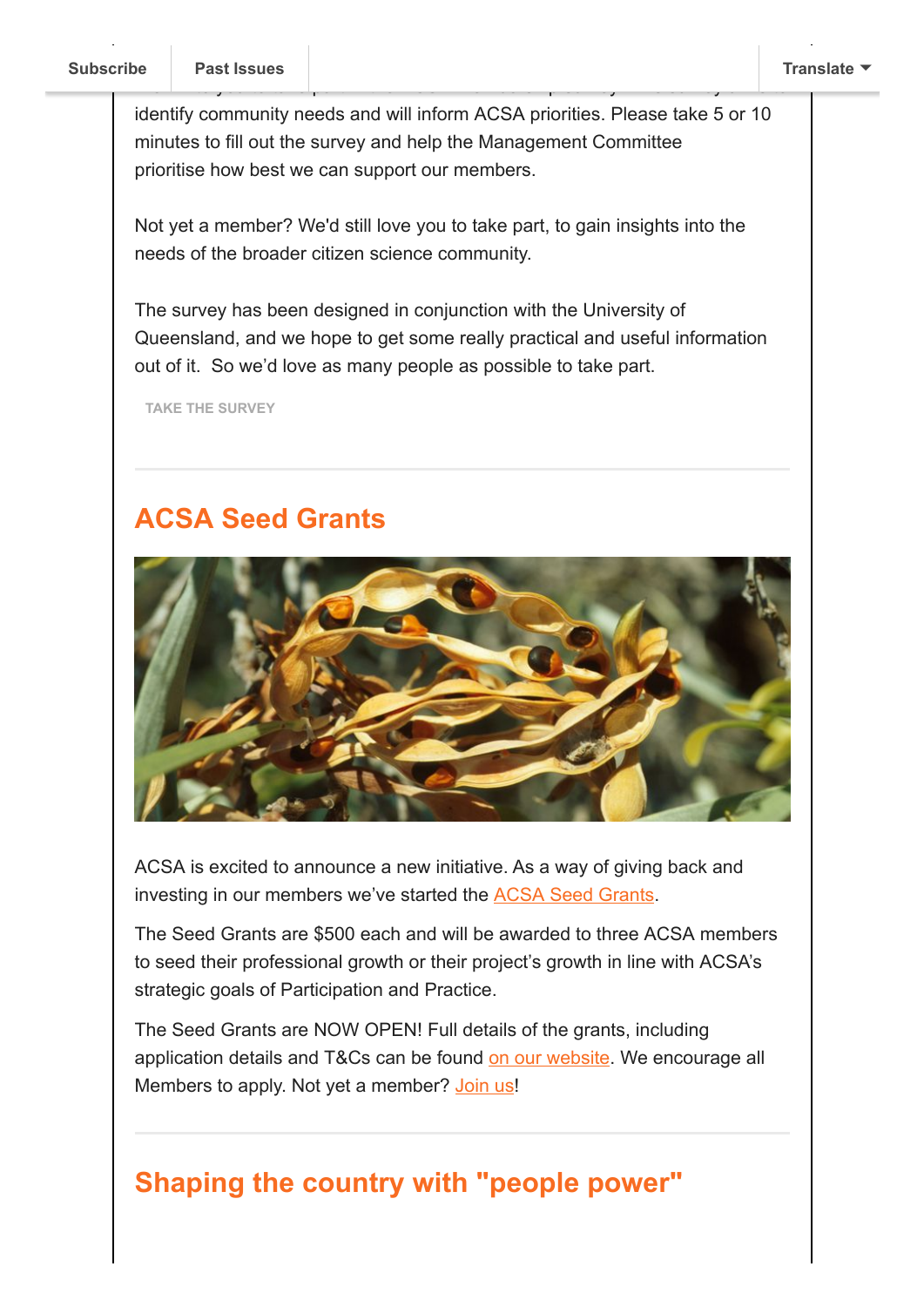**[Subscribe](http://eepurl.com/gr6ouP) [Past Issues](https://www.theguardian.com/environment/2018/aug/06/the-golden-age-of-citizen-science-and-how-it-is-reshaping-the-world) [Translate](javascript:;)**



*Australia's "golden age of citizen science": your chance to take part*

Did you see Monday's [Guardian Australia article](https://www.theguardian.com/environment/2018/aug/06/the-golden-age-of-citizen-science-and-how-it-is-reshaping-the-world) on citizen science? We hope you're excited about it as we are! Well done to ACSA Chair Erin Roger and General Member Jessie Oliver for their contributions to this article.

This is the start of a 3-week feature by The Guardian on citizen science. Make sure your project is on the ALA's website as The Guardian will be linking to the ALA portal! Keep an eye on our [Facebook page](https://www.facebook.com/AustralianCitizenScienceAssociation/) for more details.

"*Citizen science is booming in Australia. From birders to school children, Australians are getting out into nature and helping environmental scientists to collect data for their research.*

*As Australia's chief scientist Dr Alan Finkel said at the Australian Citizen Science Association (ACSA) conference in February: "We have a long history of great citizen science, and we ought to hear more about it."*

*As part of the ongoing [Our wide brown land series](https://www.theguardian.com/environment/series/our-wide-brown-land), Guardian Australia will look [at how and w](https://www.theguardian.com/environment/ng-interactive/2018/aug/06/people-powered)[hy they're taking part](https://www.theguardian.com/environment/2018/aug/06/the-golden-age-of-citizen-science-and-how-it-is-reshaping-the-world)[. The outlet will launch an easy to use](https://www.theguardian.com/environment/ng-interactive/2018/aug/06/people-powered) interactive that allows everyone to find their local citizen science projects. The interactive draws on the project data already compiled by the Atlas of Living [Australia and Australian Citizen Science Association. Guardian Australia hop](https://www.ala.org.au/)es to inspire new audiences to engage with their local projects."*

*[Excerpt from The Guardian Mon 6 Aug 2018](https://www.theguardian.com/guardian-australia-press-office/2018/aug/06/guardian-australias-encourages-readers-to-participate-in-citizen-science)*

## **Happy Science Week!**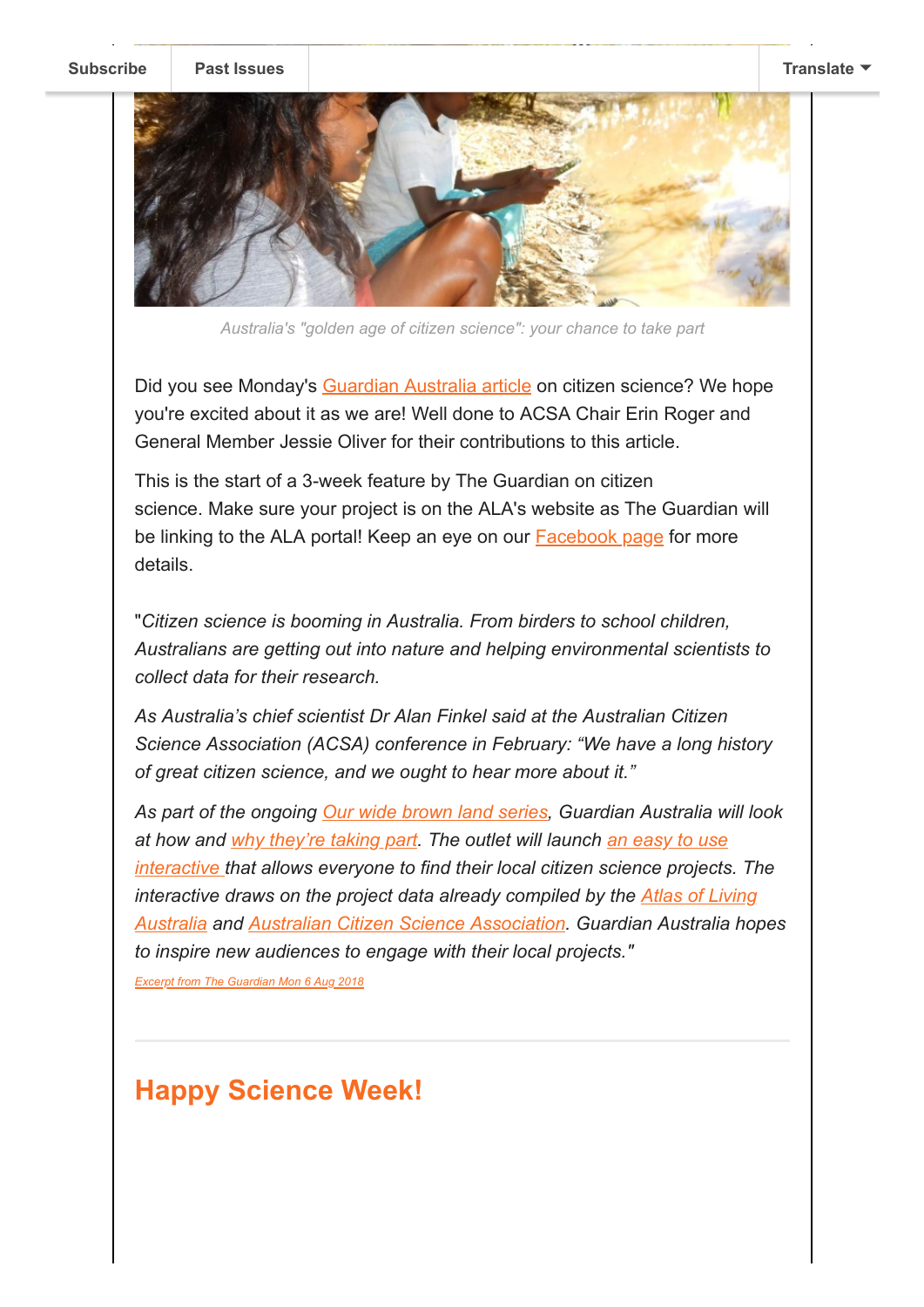

Over the next couple of weeks there are loads of events, festivals and activities happening all across Australia as part of National Science Week. We encourage all science lovers to get on down to an event near you! You can find out what's happening in your area on the official **[Science Week website](http://www.scienceweek.net.au/)**.

Looking for a citizen science event near you? There are currently more than 40 citizen science events (and 1 citizen science competition!) taking place all around Australia - check them out [here.](https://www.scienceweek.net.au/events/?search-location-code=&search-location-lat=&search-location-lng=&search-location-name=&search-location-type=&search-location=&search-date-start=Today&search-date-end=31%2F08%2F18&text=Citizen+Science&audience=All+ages&search-topic=) Is your citizen science project running an event? If so, tag us on Facebook, Twitter (@CitsciOZ) or LinkedIn and let us [know! And it's not to late to add your event to the National Science Week](https://www.scienceweek.net.au/event-holder-registration/) calendar.

#### [Virtual Reef Diver](https://www.virtualreef.org.au/) **– Science Week national project**

Dive into the Great Barrier Reef through your computer screen and become a Virtual Reef Diver citizen scientist with this year's ABC Science Week national project. Anyone can join in via mobile, computer or tablet. And you could also win a GoPro camera!

Virtual Reef Diver was developed by the Queensland University of Technology, in conjunction with the ABC and a number of scientific and community organisations. It involves looking at underwater images of the Great Barrier Reef and classifying what's in them – hard coral? Soft coral? Algae? This information will be fed into predictive models used to gain a better understanding of the reef ecosystem, inform management decisions, and guide future data collection. [Dive on in!](https://www.virtualreef.org.au/)

# **2018 Citizen Science Eureka Finalists**

[Congratulations to the three finalists for this years Eureka Prize for Innovation](https://australianmuseum.net.au/2018-eureka-prizes-finalists#diis-citizen-science) in Citizen Science:

**The ECOCEAN Whale Shark Research, Education and**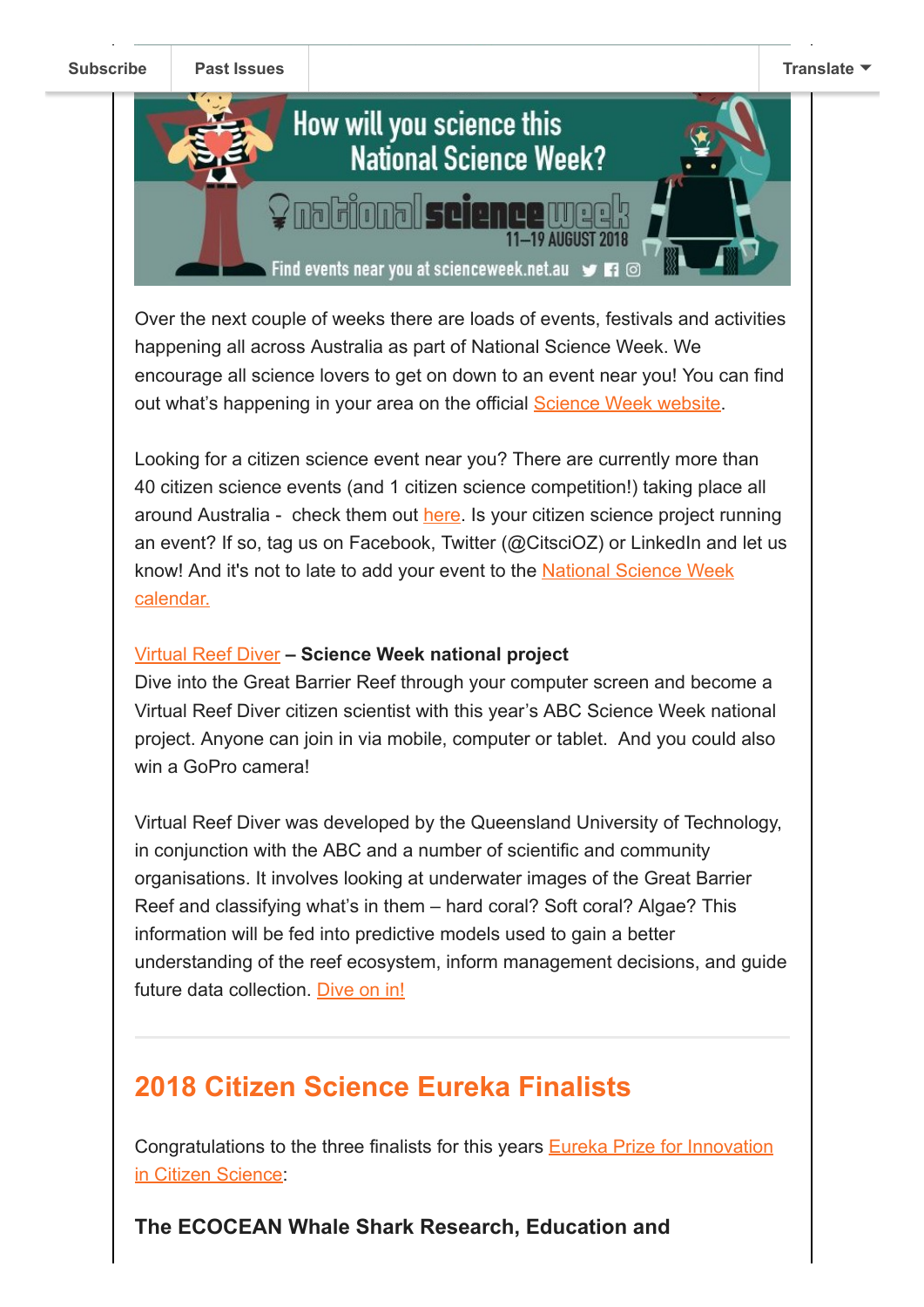This project enables citizen scientists to collect identification data on whale sharks, helping researchers better understand the movements and ecology of this endangered species. The ECOCEAN Whale Shark Research, Education and Conservation Project also delivers education outreach activities to engage school students and the community in marine conservation.

**[Watch](https://www.youtube.com/watch?v=CozY9mDQ4yI&feature=youtu.be)**

#### **Questagame**

By combining the forces of gaming mechanics and information economics with a unique online reward system, QuestaGame motivates users to engage with biodiversity. With over 1 million sightings and identifications, by participants in over 40 countries, this outdoor gaming app has quickly become the largest provider of expert-verified biodiversity image data in Australia.

**[Watch](https://www.youtube.com/watch?v=fb2avhYD-4g&feature=youtu.be)**

Questagame's founder, Andrew Robinson, presented at #CitSciOz18. You will find his talk "Creating a BioExpertise Economy: Learnings from QuestaGame's BioExpertise Engine" on our YouTube channel [here.](https://youtu.be/_Si128oL9fM)

#### **Zika Mozzie Seeker, Metro South Health**

Zika Mozzie Seeker is one of Australia's first health-based citizen science projects. Using collection kits, members of the public set up backyard mosquito egg traps, collect the eggs and submit them for DNA analysis. The project has efficiently expanded Zika mosquito monitoring in urban areas in South East **Queensland** 

**[Learn More](https://metrosouth.health.qld.gov.au/zika-mozzie-seeker)**

Cameron Webb spoke at #CitSciOz18 and contrasted the Qld Zika Mozzie Seeker to SA's newest citizen science project, Mozzie Monitors. You will find that presentation [here.](https://youtu.be/rPQQdgHuYD0)

The Eureka prize winners will be announced on August 29th at the gala event in Sydney. Keep an eye out for photos from the event on Twitter  $(QCitsciOZ)$ and in the next newsletter!

# **#CitSciOz20 - Coming to your patch?**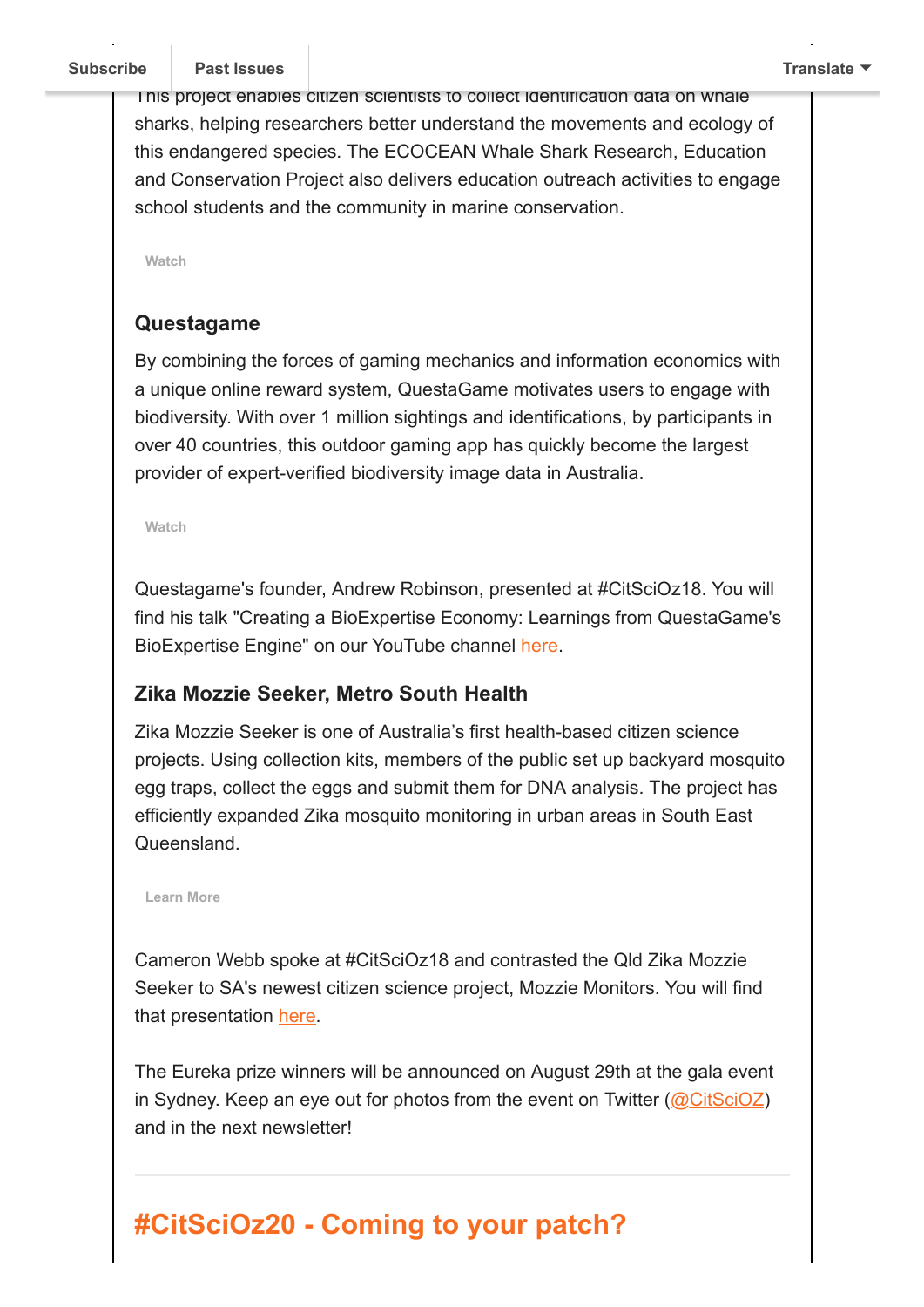

Expressions of interest (EOI) are now open for hosting the 2020 Australian Citizen Science Conference – #CitSciOz20!

Hosting this event is an incredible opportunity, with hundreds of like-minded citizen science enthusiasts coming to your patch.

If you are interested, please [submit an application!](https://citizenscience.org.au/wp-content/uploads/2018/07/EOI-for-2020-ACSA-Conference.pdf) 

## **#CitSciOz18 Features**

#### **Read the Blogs**

["Citizen science engagement and the great electronic age"](https://citizenscience.org.au/2018/08/03/citizen-science-engagement-and-the-great-electronic-age/)

The wide spread use of smart phone applications in Citizen Science projects stood out for Seamus Doherty at #CitSciOz18.

#### ["The conference was definitely a springboard for me"](https://citizenscience.org.au/2018/08/03/the-conference-was-definitely-a-springboard-for-me/)

Masters student Hayley Bridgwood found knowledge, inspiration and useful case studies at CitSciOz18.

#### **Revisit the Presentations**

The theme for the 2018 National Science Week is "Game Changers and Change Makers". So, how do you turn citizen science into a game? In addition to the QuestaGame presentation above, check out these excellent citizen science gamification talks from #CitSciOz18.

[Andrew Tomakoff - The Gamification of Wild Orchid Watch](https://youtu.be/o1y4nNEGkII) **[Amy Stirling - Eyewire](https://www.facebook.com/AustralianCitizenScienceAssociation/videos/1832466503431088/)**